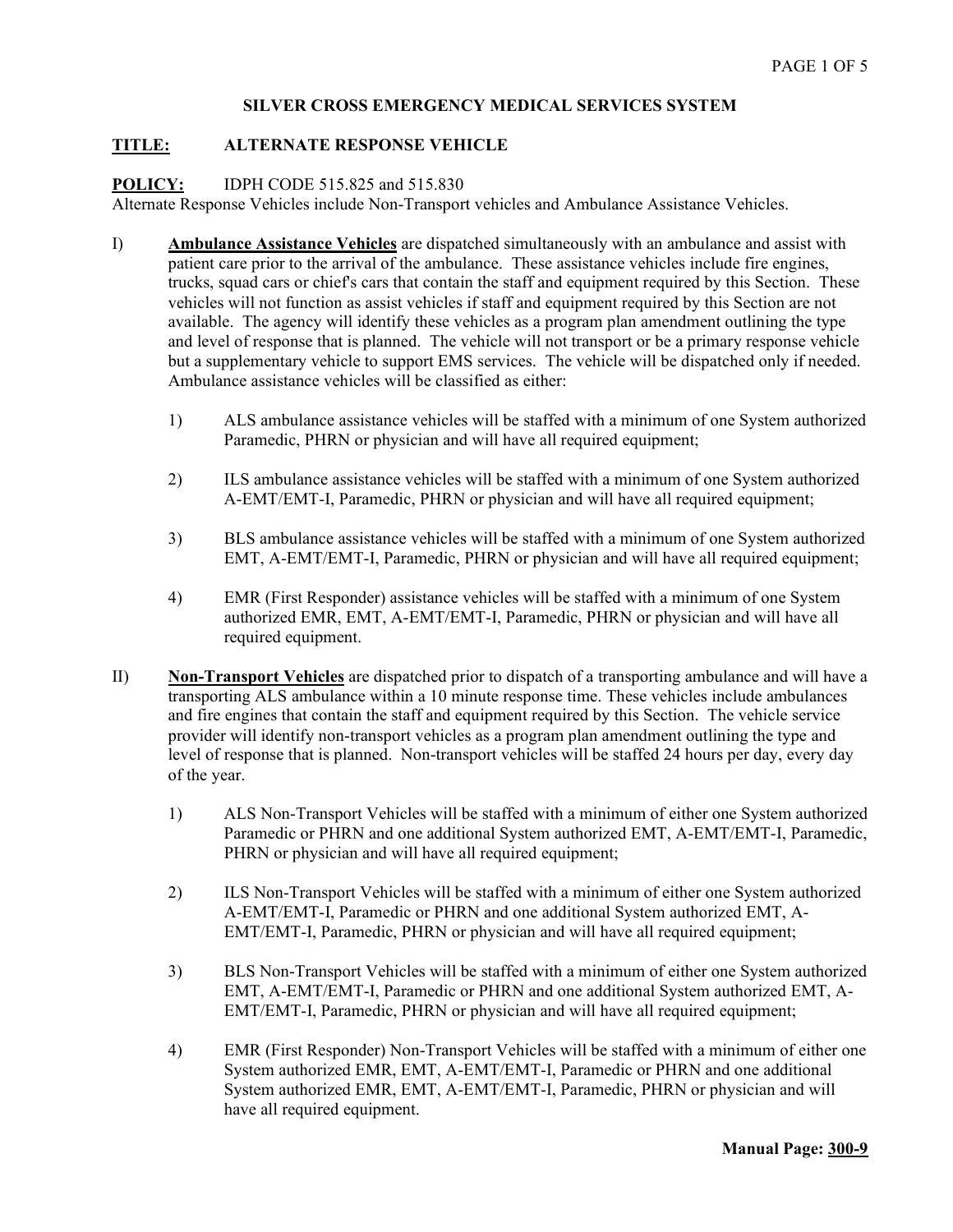# **TITLE: ALTERNATE RESPONSE VEHICLE CONTINUED**

- III) Equipment requirements: Each vehicle used as an alternate response vehicle will meet the following equipment requirements, as determined by IDPH by an inspection (IDPH NT Inspection Form: [http://dph.illinois.gov/sites/default/files/forms/opr-non-transport-inspection-form-provider-](http://dph.illinois.gov/sites/default/files/forms/opr-non-transport-inspection-form-provider-050516.pdf)[050516.pdf](http://dph.illinois.gov/sites/default/files/forms/opr-non-transport-inspection-form-provider-050516.pdf)
	- 1) Functional portable oxygen cylinder, with a capacity of not less than 350 liters w/tank key
	- 2) Dial flowmeter/regulator for 15 lpm
	- 3) Delivery tubes
	- 4) Adult, child, and infant masks (1 each)
	- 5) Adult and child nasal cannulas (1 each)
	- 6) Adult squeeze bag and valve w/adult and child masks (1 each
	- 7) Child squeeze bag and valve w/child, infant and newborn/neonate masks (1 each)
	- 8) Airways, Oropharyngeal: adult, child, and infant sizes 00-5 (1 each)
	- 9) Airways, Nasopharyngeal w/lubrication: sizes 12-30F (1 each)
	- 10) Manual operated suction device (1)
	- 11) Triangular bandages or slings (2)
	- 12) Roller bandages, self-adhering 4" by 5 yds (2)
	- 13) Trauma dressings (2)
	- 14) Sterile gauze pads 4" by 4" (2)
	- 15) Vaseline gauze 3" by 8" (1)
	- 16) Bandage shears (1)
	- 17) Adhesive tape rolls (2 each)
	- 18) Blanket, mylar accepted (1 each)
	- 19) C-collars (adjustable to Lg and Sm Adult, Lg and Sm Child, and infant/no-neck)
	- 20) Extremity splints (1 each adult/long and child/short)
	- 21) Blood pressure cuffs (1 each adult, child, and infant) with gauge
	- 22) Stethoscope (1)
	- 23) Burn Sheet, sterile and individually wrapped (1)
	- 24) Sterile saline or water solution (1,000ml), plastic bottle or bag (1)
	- 25) OB kit, sterile minimum one, pre-packaged with instruments, bulb syringe and cord clamps)
	- 26) Thermal blanket w/head cover, aluminum foil or appropriate heat reflective material  $(1)$
	- 27) Cold Packs (2) and Warm Packs (2)
	- 28) EMS run reports (10 minimum)
	- 29) Nonporous disposable gloves (1 box)
	- 30) PPE including gowns, eye/nose/mouth protection or face shields
	- 31) Flashlight and Pen light (1 each)
	- 32) Communication equipment to allow reliable communications with hospital
	- 33) Remains bag: dependent on county policies regarding coroner response and body transport

See EMR, BLS, and ALS additional System required medications and equipment next page.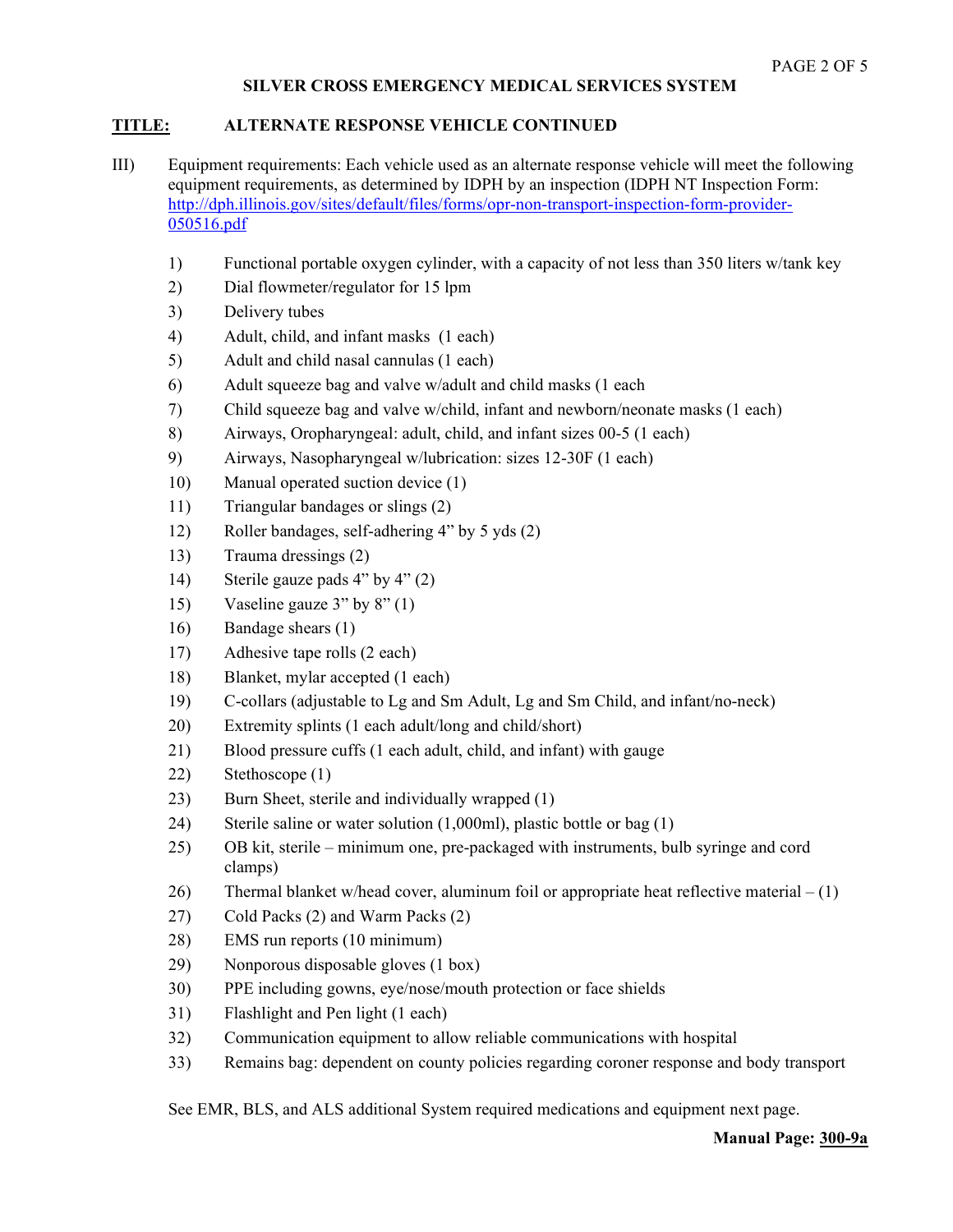#### **TITLE: ALTERNATE RESPONSE VEHICLE CONTINUED**

- 34) EMR System required equipment in addition to items 1-33
	- AED that includes pediatric capabilities
	- Baby Aspirin 81 mg blister pack of (4) tablets or (1) bottle
	- Albuterol/Ventolin 2.5 mg (2)
	- Atrovent/Ipratropium 0.5mg (2)
	- Nebulizer Kit  $(1)$
	- Naloxone/Narcan 2mg/2ml syringe (2)
	- MAD/Mucosal Atomization Device (2)
	- Syringes: 3ml (2)
	- Filter Needles for drawing medication (2)
	- Glucometer/Glucose Meter (1) and testing strips
	- Glucose Oral Paste or Gel 25 Gram tube  $(1)$
- 35) BLS System required equipment in addition to items 1-33
	- AED that includes pediatric capabilities
	- Baby Aspirin 81 mg blister pack of (4) tablets or (1) bottle
	- Albuterol/Ventolin 2.5 mg  $(2)$
	- Atrovent/Ipratropium 0.5mg (2)
	- Nebulizer Kit (1)
	- Glucometer/Glucose Meter (1) and testing strips
	- Glucose Oral Paste or Gel 25 Gram tube (1)
	- Glucagon 1mg/ml vial (1)
	- Naloxone/Narcan 2mg/2ml syringe (2)
	- MAD/Mucosal Atomization Device (2)
	- Zofran/Ondansetron 4mg blister pack of (2) ODT tablets
	- Syringes: 3ml (3)
	- Needles:  $21g$ ,  $22g$  (3)
	- Filter Needles for drawing medication (2)
- 36) ALS System required equipment in addition to items 1-33
	- Monitor/defibrillator equipped with adult and pediatric size defibrillation pads or paddles
	- Laryngoscope handle (1) with replacement batteries
	- Laryngoscope blades, straight and curved, with replacement light bulbs
	- Magill forceps, adult and child (1 each)
	- Endotracheal/nasotracheal tube(s)  $2.5, 3.0, 3.5, 4.0, 4.5, 5.0, 8.0$  (1 each size)
	- Endotracheal/nasotracheal tube(s)  $6.0, 6.5, 7.0, 7.5, (2 each size)$
	- End tidal CO2 detectors (adult and peds unless built into the BVM)
	- Angiocath 10g or ARS kit (1) for Chest Decompression or Needle Cric
	- King Airway sizes 3, 4, and 5 (optional) (1 each)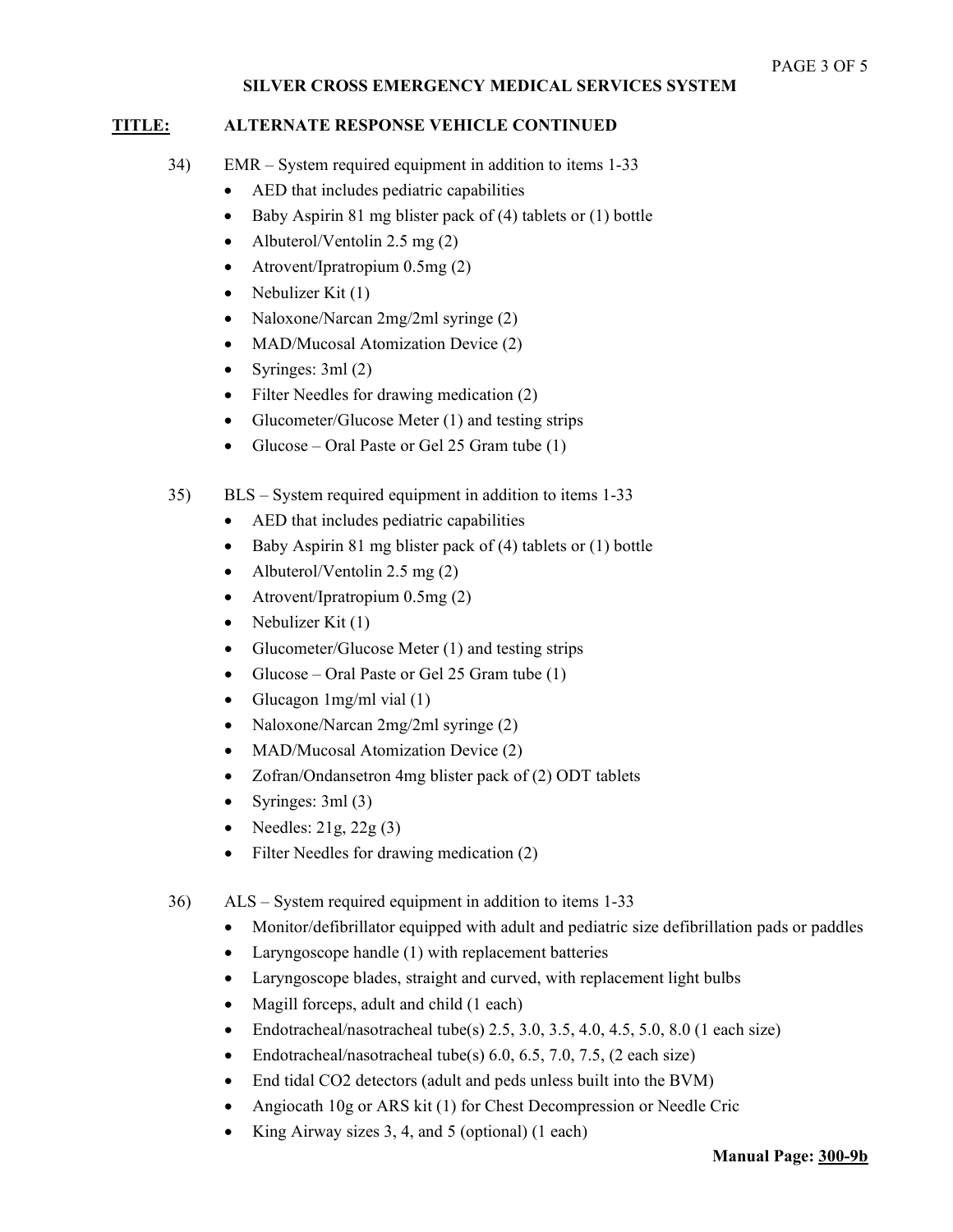# **TITLE: ALTERNATE RESPONSE VEHICLE CONTINUED**

• CPAP and Quicktrach optional

Medications and IV Supplies

- $\bullet$  0.9 NaCl, Normal Saline, 1000cc bags (1)
- 0.9 NaCl, Normal Saline, 100cc bag or 250cc bag
- 0.9 NaCl, Normal Saline flush, 10cc pre-filled syringe (3)
- 0.9 NaCl, Normal Saline squirt, 3cc vial (1)
- Adenosine 6mg/2ml (3)
- Amiodarone 450mg (1)
- Atropine 1mg/10ml (3)
- Albuterol/Ventoliin 2.5mg (2)
- Atrovent/Ipratropium 0.5mg (2)
- Nebulizer Kit  $(1)$
- Baby Aspirin 81mg blister pack of (4) tablets or (1) bottle
- Calcium Gluconate 10% 1gram/10ml Vial (1)
- Dextrose  $50\%$  25gm/50ml (1)
- Diphenhydramine/Benadryl 50mg/ml (1)
- Epinephrine 1mg/10ml (old packaging 1:10,000) (3)
- Epinephrine 1mg/ml (old packaging 1:1000) (2)
- Glucagon  $1$ mg/ml $(1)$
- Glucose Paste (Oral Glucose Gel) 20-25 gram tube  $(1)$
- Naloxone/Narcan 2 mg (2)
- NTG/Nitroglycerin blister pack of (2) tablets or (1) bottle or (1) Nitrolingual Spray .4mg
- Tetracaine HCL .5% Eye Drops Tube (1)
- Zofran (Ondansetron) ODT 4 mg Tablet (1)
- Zofran (Ondansetron) IV 4mg/2ml Vial (1)
- CS: Fentanyl 100mcg/2ml vial (1) \*CS Refer to Policy 300-37
- CS: Versed (Midazolam) 10mg (1) \* CS Refer to Policy 300-37
- Syringes 1ml, 5ml and 10ml (2 each)
- Needles (2 each) 21g, 22g
- Alcohol Prep Pads (5)
- MAD/Mucosal Atomization Device (optional for ALS)
- IV tubing: 10gtt tubing (2), 60gtt tubing (1) and Saline Lock (j-loop) (1)
- Angiocaths: 14g and 16g (1 each) and 18g, 20g and 22g (2 each)
- IV start kits (2) or separate tourniquets, alcohol pads, etc